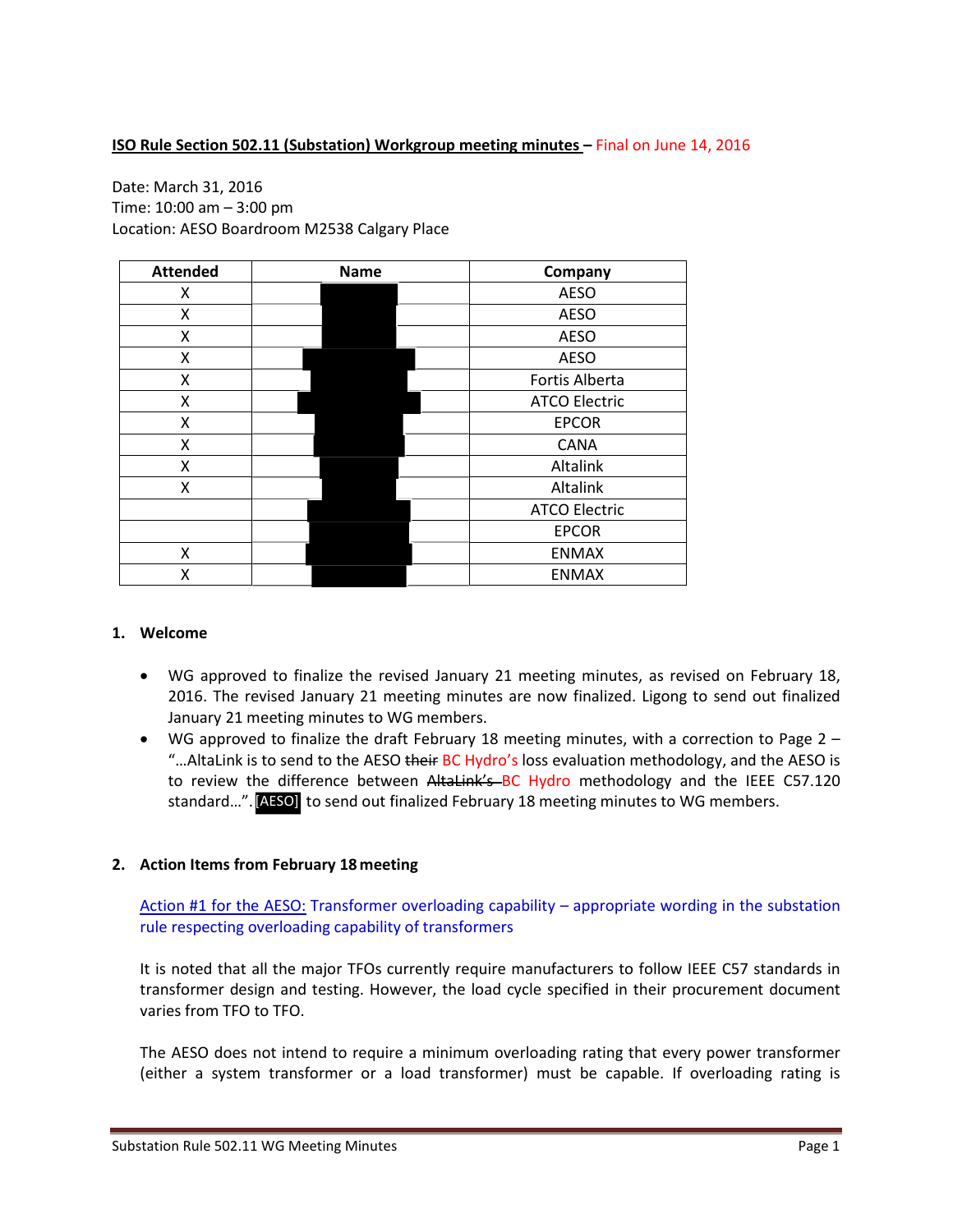necessary for certain transformers, the AESO will specify this requirement through the project's Functional Specifications.

WG agreed to the following:

- 502.11 rule will not set minimum overloading capabilities for each and every power transformer in the future
- If the AESO requires overloading capability of a system transformer, the AESO must
	- Use a Functional Spec to specify the requirement
	- **Provide a load cycle in the Functional Spec to the TFO associated with the overloading** ratings
- The WG agreed to using the following wording (or similar wording) in the rule:

*Any ratings beyond the nameplate rating, if specified by the ISO in a Functional Specification with a specified load cycle, shall be recorded and provided to the ISO.*

*Any load cycle test to meet above requirement or other requirements from the ISO shall be performed in accordance with IEEE Standard C57.119. The test report shall include, to the maximum extent possible, all information as specified in IEEE Standard C57.91.*

Action #2 for the AESO: The AESO is to review the difference between BC Hydro's loss methodology and the IEEE C57.120 standard

Discussions were held on the loss evaluation period. It is noted that beyond 20 years, the effect of the cost of loss on the NPV value is likely very small. It is also noted that loss evaluation is for relative comparisons and does not need to be of overexerting accuracy. However, consistent cost parameters must be provided by the AESO to the owners for their loss evaluation.

WG agreed to the following:

- Loss evaluation would be required for only certain system transformers, (normally) not for load transformers at the PODs
- The AESO will use a project's Functional Spec to require that cost of loss be evaluated
- The AESO will provide the same data for transformer loss evaluation as for line optimization studies, i.e., 20 year average loading levels and 20 year projected pool price
- TFOs are required to use the loading and cost parameters as presented in the Functional Spec for transformer procurement, even if it may take considerable time between when the Functional Spec is issued and when the procurement is ever done. If AESO thinks it is necessary to revise the numbers, it should revise and re-issue the Functional Spec. Action Item for the AESO: The AESO to discuss internally on the time period in which the price projections would stay valid. Update from the AESO: Traditionally the AESO provided 20-year average line loading and 15-year pool price projection with yearly implicit price deflator for post 15-years, for line optimization studies. The AESO will use the same practice for transformer loss studies. The TFOs and other owners are required to use whatever data included in Functional Spec document for the transformer loss study.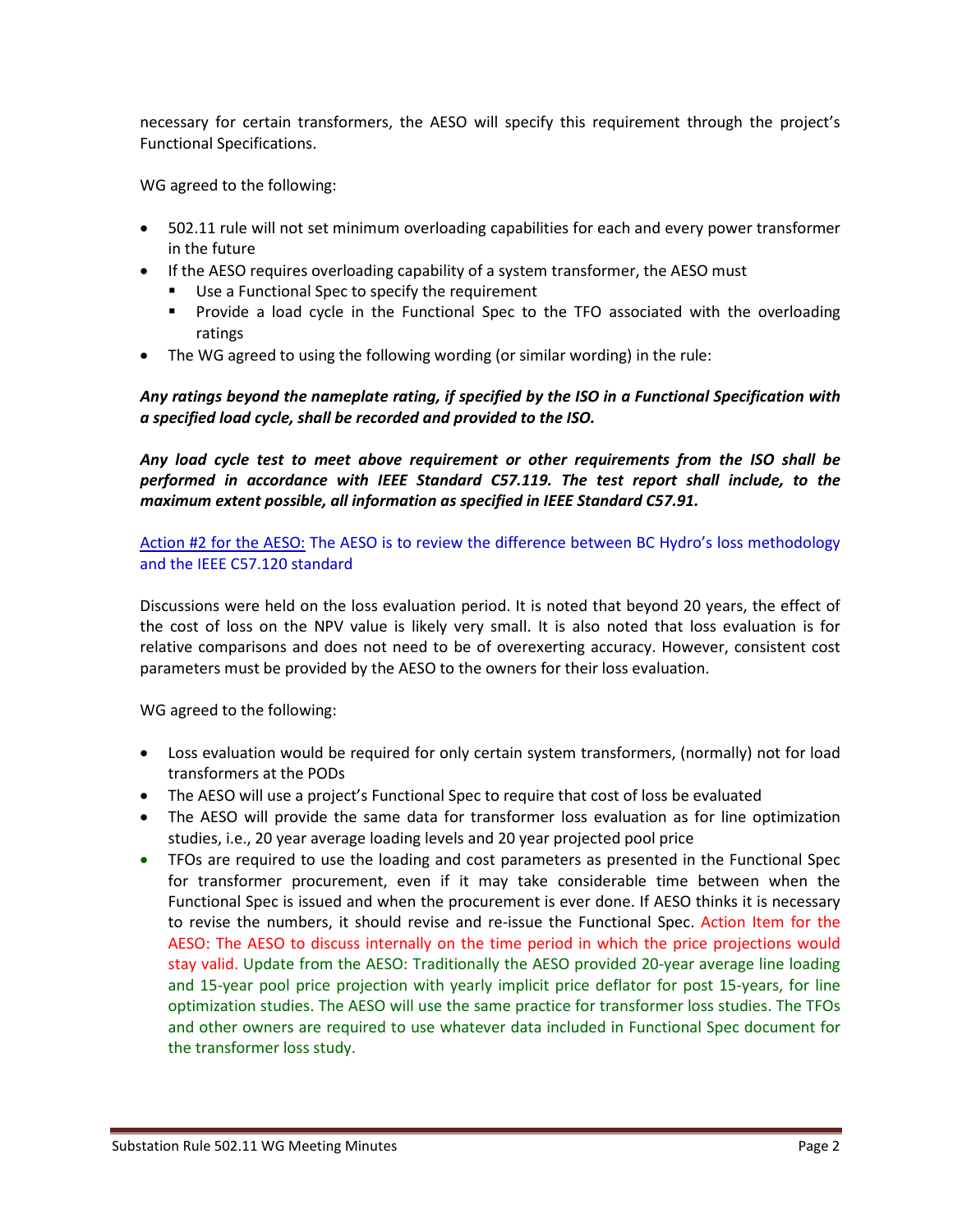Action #3 for the AESO: The AESO is to review NERC's definition on CIP (5 source line terminations), and determine if the WG needs to review the "Type 1" substation definition

tabled NERC CIP0014-2 (Physical Security) in which a CIP is defined as follows:

- Any 500 kV substations; or
- Any >200 kV substations having 5 or more bulk line terminations connected to at least 3 remote substations; or
- Any other substations designated by the authoritative entities

Upon discussions, WG agreed to the following:

- The 502.11 definition of "Type 1" substation stays as is. However, the word "source" will be changed to "bulk". The definition of Type 1 substation as agreed to at the October 29, 2015 meeting is repeated here
	- Any 500 kV substations; or
	- Any 240 kV substation having six (6) or more bulk transmission line terminations and power transformer terminations; or
	- Any substation designated by the AESO in its own discretion

Action #4 for the AESO: Consideration of contamination in insulation requirement

WG agreed to the following:

- Contamination is a factor that should be considered in substation design in insulation requirement
- Contamination is part of the environmental conditions and site specific. In the "service condition" section, contamination will be included as part of the environmental conditions to be considered in substation design

Action #5 for the AESO: Bus ampacity requirement for 240 kV cross bus – change from 2000A to 3000A

WG agreed to the following:

- It is unnecessary to require the minimum bus ampacity of the 240 kV cross bus be changed from 2000A to 3000A. The 2000A will stay as the minimum requirement
- The AESO has discretion to specify a different minimum ampacity for the 240 kV cross bus (or other equipment) in the project's Functional Spec

### **3. Review CANA's Presentation at the February 18 WG Meeting**

Discussions were made on CANA's presentation on the minimum technical requirements for transmission substations of 50+ ISOs/RTOs/TFOs in USA and Canada, at the February 18 WG meeting.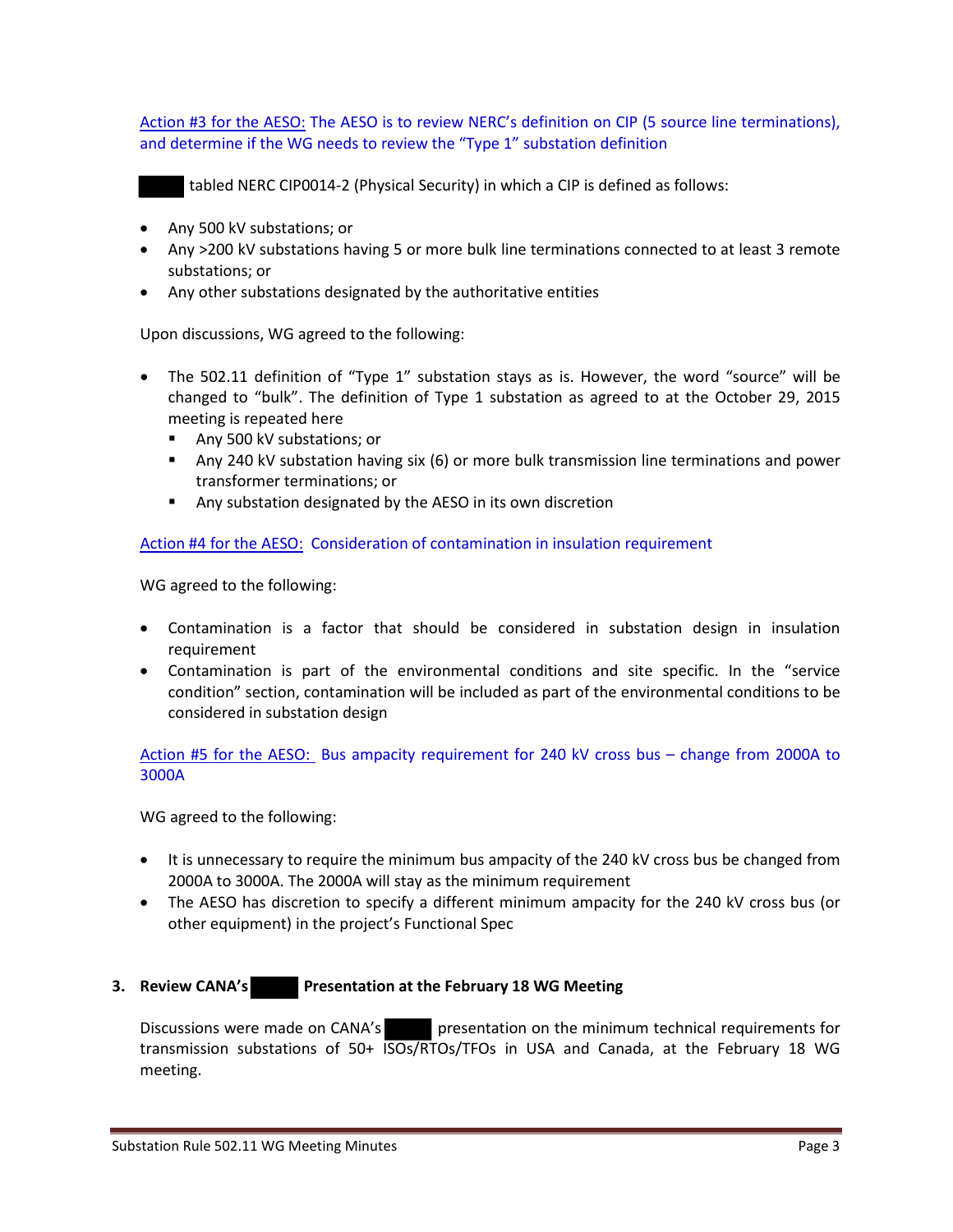# ATCO

- "Overhead shield wires can cross bus work" WG agreed that for Type 1 substations, a shield wire should not cross more than one (1) main bus
- $"20$  yea batteries not something we want to specify" WG agreed
- "Line-dead end structures rating these for line tension is expensive; rating them for the applied load (e.g. slack span) is more effective" – WG agreed
- "Acid spill containment is not a must have" WG agreed
- "SF6 CB's leakage rates better than 0.2% per year is nice. This is not a standard or legal requirement" – WG agreed that specifying leakage rate is a TFO responsibility
- "Transformer cooling from two separate ACSS sources yes for Type 1 sites" WG agree
- "CT's for relaying shall be C800? We should be silent here" WG agreed

### AltaLink

- "Should we mandate that disconnect/isolate switches be manufactured and tested to meet IEEE C37-series of standards?" – WG agreed that "All disconnect/isolate switches shall be tested in accordance with IEEE C37 or IEC 62271 collection of standards
- "Should we require that arresters should be located on the line side of CBs to protect the gap in open CBs?" – WG agreed that "Surge arresters shall be installed at each transmission line entrance, and shall be placed on the line side of circuit breakers"
- "Do we need to include a minimum level of illumination for security and visibility for substations?" – WG agreed that this is a safety requirement, and will be included in the future AEUC code. There is no need in include this in 502.11 at this moment
- "The Protection Rule 502.3 says that a CT can't be the limiting factor. In practice, it's hard to pick a lower ratio as the rule implies to meet the ultimate load and fault levels" – the AESO agreed that this is something to be considered in future 502.3 discussions to provide necessary flexibility to the owners

### **Miscellaneous**

- "All outdoor control cables shall be properly shielded" WG agreed
- "Weather related loads should be 100 years for Type 1 substations, 50 years for other substations" – WG agreed

### **4. Discussions on Shunt Capacitor Banks**

[AESO] tabled a PowerPoint presentation with questions to WG members. The following itemizes the questions and the agreements/recommendations from WG members.

• *Under what condition do we require a shunt capacitor to be connected to a diameter between buses?*

WG agreed that this is project specific, and 502.11 should not be prescriptive on this.

• *Shunt capacitor banks must be solidly grounded with the neutral grounded at a single point*